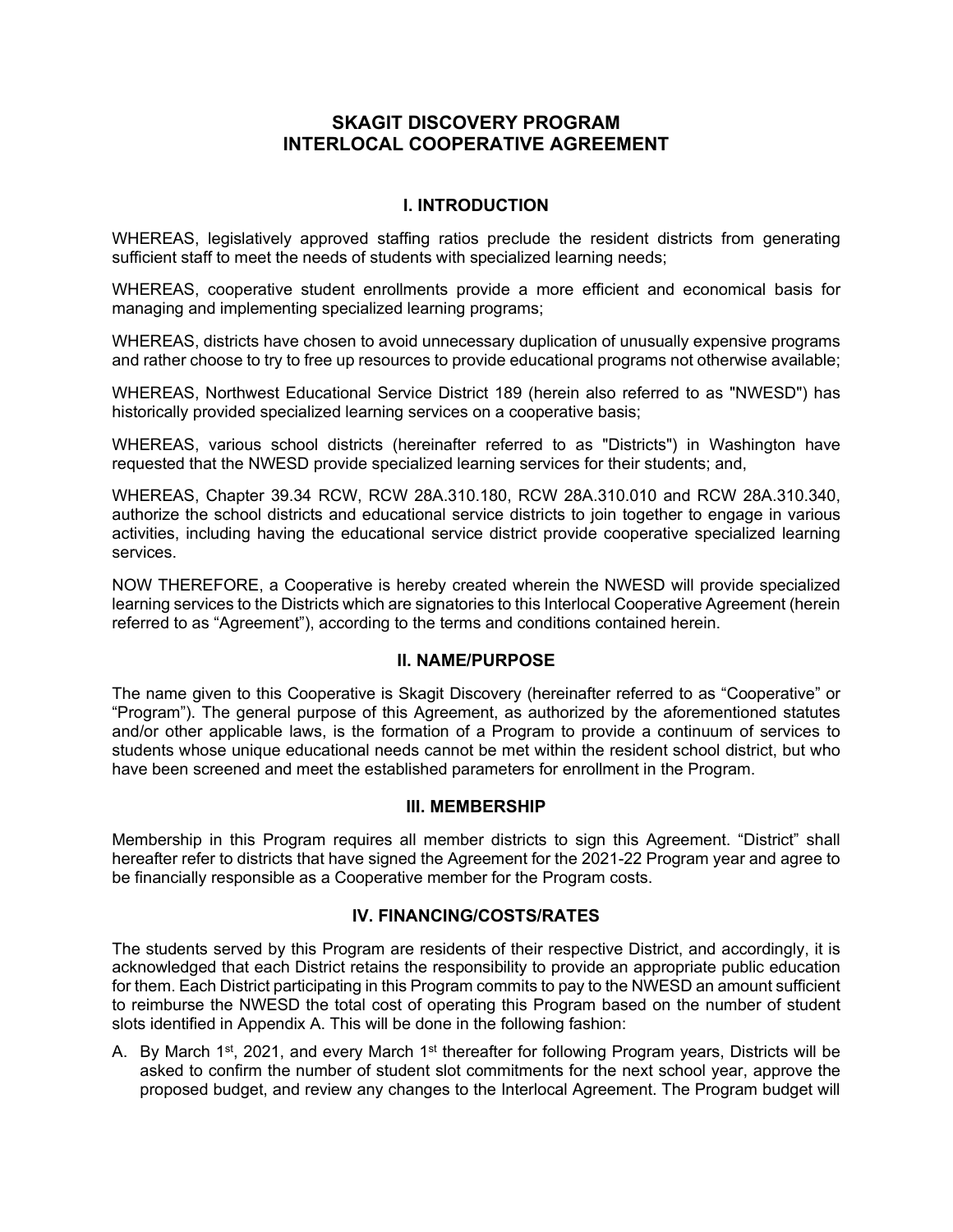Skagit Discovery Program Interlocal Cooperative Agreement 2021-22 Page 2 of 8

be developed based on this information and will include indirect costs. Such budget will annually be submitted to the Advisory Council.

- B. Member District slot commitments will be established as per the Agreement. The per-slot amount is established at \$80,100 per student slot for the 2021-22 program year, or \$445 per day, based on a total of 16 slot commitments by member Districts. In addition, each District commits to pay an additional ten (10) percent "late-comer" fee per billable day if this Agreement is signed after May 1<sup>st</sup> of the Program year, with the exception of a student within the Program who transfers to a non-Cooperative member District, in which case the "late-comer" fee will be waived. Upon signing this Agreement, each District commits to purchase the number of slots listed on Appendix A and agrees to pay the listed amount per slot, whether used or not.
- C. If, after a June 1<sup>st</sup> fiscal review of the Program budget, it is determined that a shortfall of committed student slots has caused the Program budget to go below the minimal operating budget, then the District responsible for the shortfall will be billed the full amount of the budget shortfall. If more than one District falls short of their commitments and a budget shortfall occurs, then each District would pay a proportionate share of the partially filled slots. This calculation will be based on annual average student enrollment.
- D. Districts will be billed a per-student amount at the \$445 day rate monthly, (plus any applicable fees as described above), based on the number of students enrolled and any additional supplementary student specific services agreed upon. At Program year-end, the estimated per-slot cost will be compared to actual costs, and any difference (outside the minimum one-twelfth operational reserve required by the NWESD Board Policy 6060), will be billed as appropriate or carried forward as Program reserve for the subsequent year.
- E. Any individual District may request to release slots to the Cooperative, and upon approval from the Advisory Council, may be relieved of their commitment for the school year.
- F. Program slot commitments will be invoiced on a full-time basis for all students. Less than full-time participation, including the school days following a student's graduation, will not constitute a reduction in billing, as it is understood that part-time and/or transition services continue to require an enriched level of Program staff. Mid-year graduation will be considered on a case-by-case basis and determined after the June 1<sup>st</sup> fiscal review as per Section IV. C.
- G. The daily rate will continue to be invoiced for students who are absent for up to twenty (20) consecutive days, with attendance determined by the Program, as per RCW 28A.225.005. On the twenty-first (21<sup>st</sup>) day of absence, invoicing will be discontinued. If the student is to return to the Program after twenty-one (21) days of absence, the District would provide a new referral form for the student. Should the student not return to the Program, the District retains responsibility for payment as per Section IV.B.
- H. If after the first four days at the start of the school year, a student has not shown up to the Program, the District has the right to end the student's enrollment without being billed for that student. Should the District choose to end the student's enrollment, the District would need to follow the referral process to enroll the student back into the Program, subject to Section IV.B.
- I. In the event participation in the Program is significantly below projections as identified in paragraph A above, the Advisory Council will be convened by November  $10<sup>th</sup>$  to consider modifying agreements outlined in paragraph B above.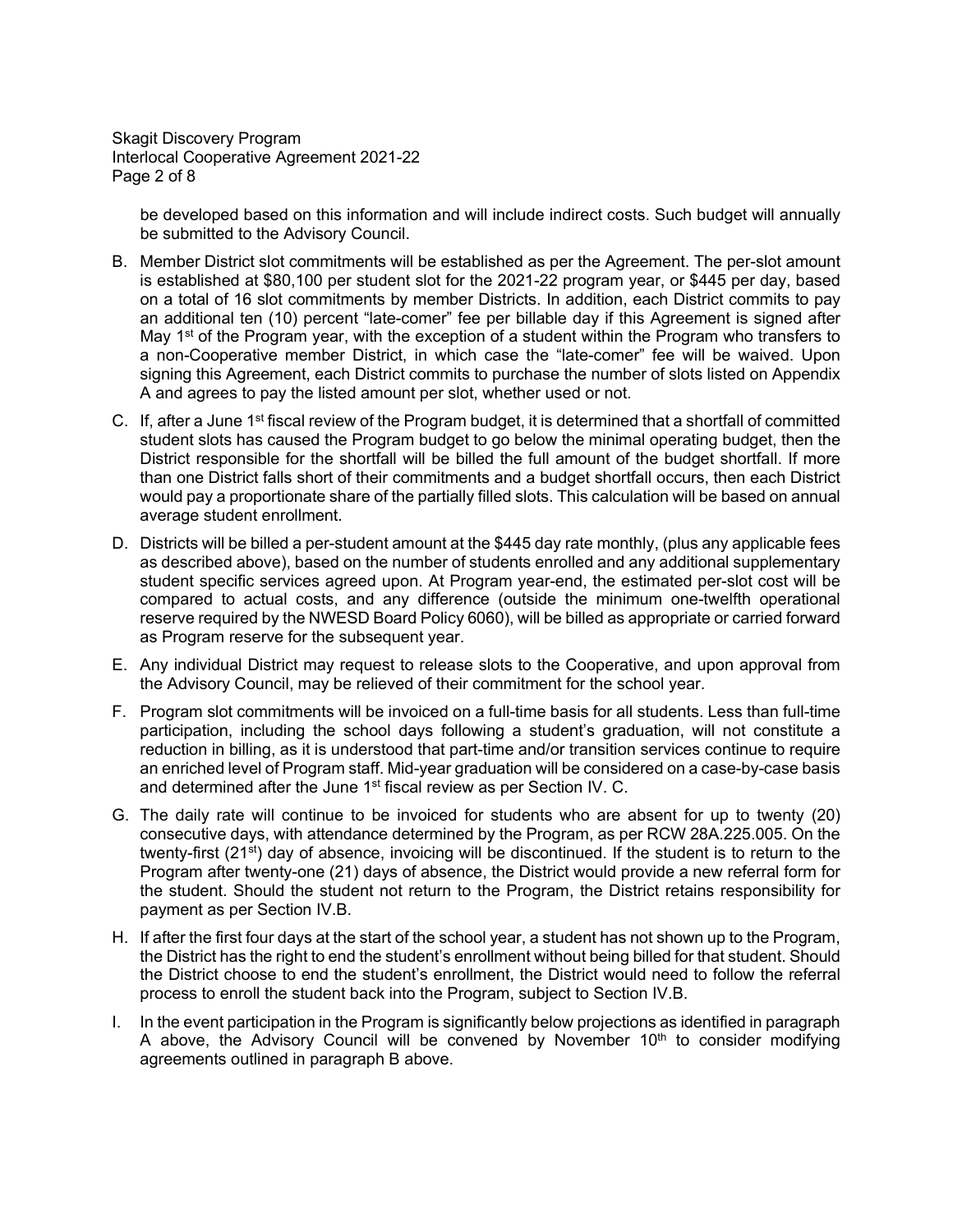Skagit Discovery Program Interlocal Cooperative Agreement 2021-22 Page 3 of 8

#### **V. ADVISORY COUNCIL**

An Advisory Council consisting of the superintendent of each participating District, or his/her designee, is hereby created. The purpose of such Advisory Council is to monitor the performance of this Agreement, recommend amendment(s) to this Agreement (pursuant to Section XI), and to terminate this Agreement (pursuant to Section XI). Additionally, the Advisory Council will be responsible for making recommendations to the NWESD regarding policies unique to the operation of the Program and recommending modifications to the Program budget should student enrollment fall significantly below projections.

Activities of the Advisory Council shall take place as needed, called by a majority of its members or the Superintendent of the NWESD, or his/her designee. Decisions by the Advisory Council will be made by a vote of greater than fifty percent (50%) of a quorum. A quorum is defined as follows: at least fifty percent (50%) of the representatives appointed to the Advisory Council. Participation may occur via technological participation, including email, providing at least seven (7) calendar days prior notice was provided to each District superintendent or designee.

# **VI. RIGHTS AND OBLIGATIONS OF NWESD**

The NWESD Board of Directors and Superintendent agree to provide educational services pursuant to requirements of the Office of the Superintendent of Public Instruction (OSPI). All staff for the Program shall be employed by the NWESD and subject to the policies and rules and regulations of the NWESD, including regulations pertaining to RCW 28A.400.303, RCW 28A.400.322 and RCW 28A.400.330, and teacher certification as required by the State of Washington. In accordance with this Agreement, the NWESD shall:

- A. Operate a self-contained education program for students with specialized learning needs who manifest severe behavior challenges.
- B. Recruit, employ, and supervise staff required to adequately operate the Program. All staff for the Program shall be employed by the NWESD and shall be subject to the policies, rules and regulations of the Board of Directors of the NWESD. The NWESD reserves the right to delay or, if necessary, deny placement of any student where staffing capacity at the time of referral is estimated to be insufficient to adequately operate the Program upon student enrollment.
- C. Contract for staff each year according to the total number of students participating Districts have identified prior to March 1<sup>st</sup>, as identified in Section IV.A. When the number of students enrolled in the Program exceeds the level that can be reasonably accommodated by existing staff, additional staff may be hired as necessary.
- D. Contract or subcontract with any person or entity to provide services needed to operate the Program.
- E. Develop consistent procedures for students entering into and exiting from the Program.
- F. Coordinate interdistrict and interagency services and agreements required to implement educational plans and programs, including an Individual Education Program (IEP).
- G. Coordinate with each District for transportation, related services, and emergency services as needed to support attendance on a full-time basis. Related services for students are to be based upon IEP-designated needs. These services will be provided and paid for by each student's resident District, unless it has been agreed upon by the IEP team that it would be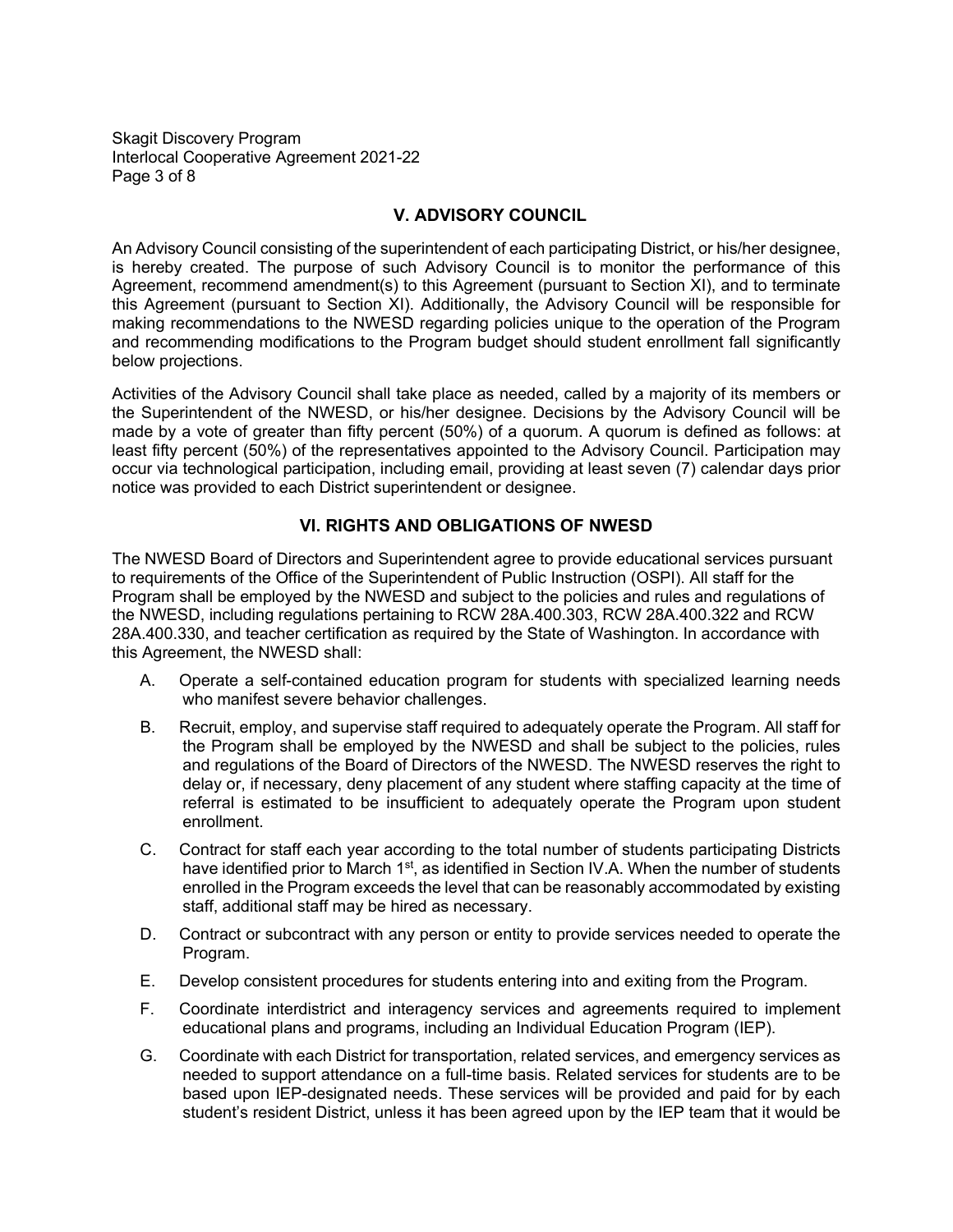Skagit Discovery Program Interlocal Cooperative Agreement 2021-22 Page 4 of 8

> more appropriate to offer these services as part of the Program. Student-specific services (e.g., 1:1 instructional aides, OT, PT, SLP, and other services) that are provided by the Program will be billed as an additional cost (including indirect charges) to the resident District of the student, unless otherwise agreed in writing.

- H. Coordinate Program and resident District personnel in accomplishing assessments, IEPs (to include resident District participation), and a full continuum of services for students.
- I. Coordinate shuttle transportation with each District during the school day between identified learning centers.

# **VII. RIGHTS AND OBLIGATIONS OF THE DISTRICTS**

Each participating District acknowledges that by entering into this Agreement it is causing financial commitments by other parties, and therefore, agrees not to terminate prior to the expiration date without the consent of the NWESD and any other party to this Agreement who would thereby suffer financially. In the event of such unilateral termination without consent, the terminating party agrees to indemnify all other parties from any financial loss that results from such termination.

#### Additionally:

- A. Each District acknowledges that Chapter 28A.155 RCW, Chapter 392-172A WAC, and Public Law 108-446 including all revisions subsequent and currently enforced, impose responsibilities on each resident District and that those responsibilities are not distinguished by delegation, in part or in total, under this Agreement.
- B. To this extent, it is understood and agreed between the parties hereto that the purpose and intent of this Agreement is that the NWESD provide cooperative services for the specialized education program being conducted by the resident District for the students within the District who otherwise qualify for such specialized education services. The resident District shall retain the responsibility and/or agrees to:
	- 1. Assure its participating students are receiving an appropriate education;
	- 2. Comply with all provisions as requested by Chapter 28A.155 RCW, Chapter 392-172A WAC, and Public Law 108-446 (IDEA) including provisions of assessment and evaluation procedures, and related services; and,
	- 3. Incorporate Chapter 392-172A WAC and Public Law 108-446 (IDEA) required policies.
- C. The District waives any locally established procurement requirements that are more restrictive than those established by statute for fees/purchases initiated pursuant to this Agreement.
- D. The District, by signing this Agreement, is acknowledging its intent to utilize, at least in part, federal funds for payment of any fees/purchases related to this Agreement. The NWESD will proactively explore and meet any applicable federal regulations.
- E. The District may permit the NWESD to claim state reimbursement for shuttle transportation services in the event these services are provided by the NWESD, and authorized through a predetermined written agreement prior to State claim cut-off date.
- F. The District shall be responsible for pupil transportation to and from the Program.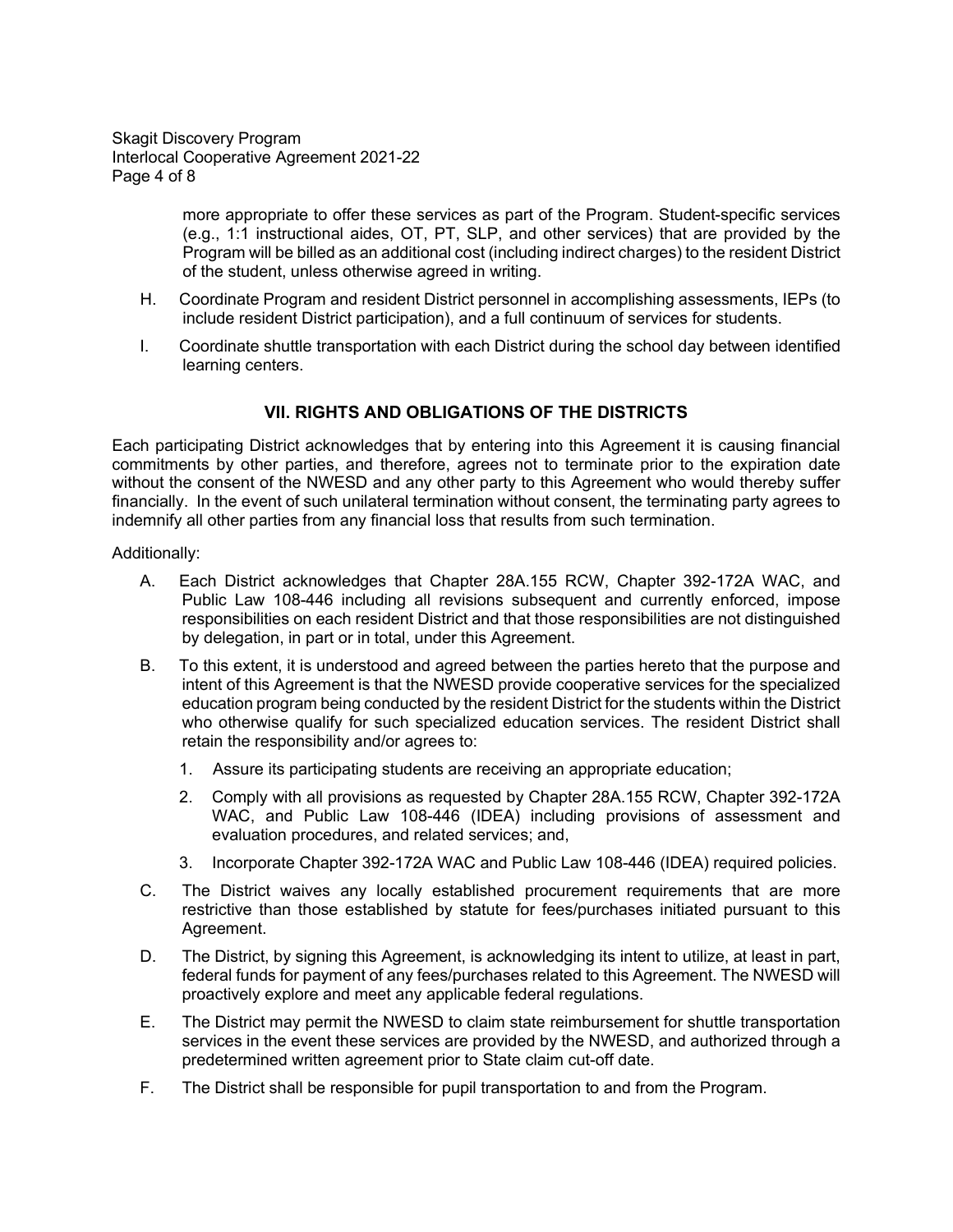Skagit Discovery Program Interlocal Cooperative Agreement 2021-22 Page 5 of 8

G. The District shall be responsible for verifying and reporting of P-223, P-223H, and Federal Child Count to the Office of the Superintendent of Public Instruction (OSPI) directly.

#### **VIII. DISPUTE RESOLUTION**

Disputes arising out of this Agreement, excluding indirect and administration costs, shall be resolved in the following fashion:

- A. If the dispute is between participating Districts, then the disputing parties will present their arguments first to the Director of Special Programs and Services of the NWESD to make a determination. If need be, it may then be referred to the Superintendent of the NWESD.
- B. If the dispute is between one or more participating District(s) and the NWESD, then each participating District will appoint someone to represent it, the NWESD will appoint someone to represent it, and those parties will appoint someone as a neutral representative. This panel's decisions will be limited to the provisions of this Agreement, be determined by a majority vote, and be binding on the parties.

### **IX. CRIMES AGAINST CHILDREN**

In accordance with RCW 28A.400.330, employees, agents, and contractors of the NWESD and District are prohibited from working at a public school if they have or may have contact with children at a public school during the course of their employment and have pleaded guilty to or been convicted of the crimes identified in RCW 28A.400.322. Any failure to comply with this section shall be grounds for the District immediately terminating the contract.

#### **X. SUSPENSION AND DEBARMENT**

The parties to the Agreement certify, and each relies thereon in execution of this Agreement, that neither their entity nor its Principals are presently debarred, suspended, proposed for debarment, declared ineligible, or voluntarily excluded for the award of contracts by any Federal governmental agency or department. "Principals", for the purposes of this certification, means officers; directors; owners; partners; and persons having primary management or supervisory responsibilities within a business entity (e.g., general manager; plant manager; head of subsidiary, division, or business segment; and similar positions). Further, each party agrees to provide the other(s) immediate written notice if, at any time during the term of this Agreement, including any renewals hereof, it learns that its certification was erroneous when made or has become erroneous by reason of changed circumstances. Each party's certification via the execution of this Agreement is a material representation of fact upon which each party has relied in entering into this Agreement. Should either party determine, at any time during this Agreement, including any renewals hereof, that this certification is false, or should it become false due to changed circumstances, it may terminate this Agreement in accordance with the terms and conditions therein.

#### **XI. TERMS OF AGREEMENT/TERMINATION**

For any individual District, this Agreement begins and ends with the 2021-22 school year and may be modified or terminated only upon recommendation by the Advisory Council as per Section V, and fully executed by the NWESD and each District, specifying conditions and date of modification/termination. The Advisory Council can, by a majority of a quorum (defined in Section V), discontinue operating the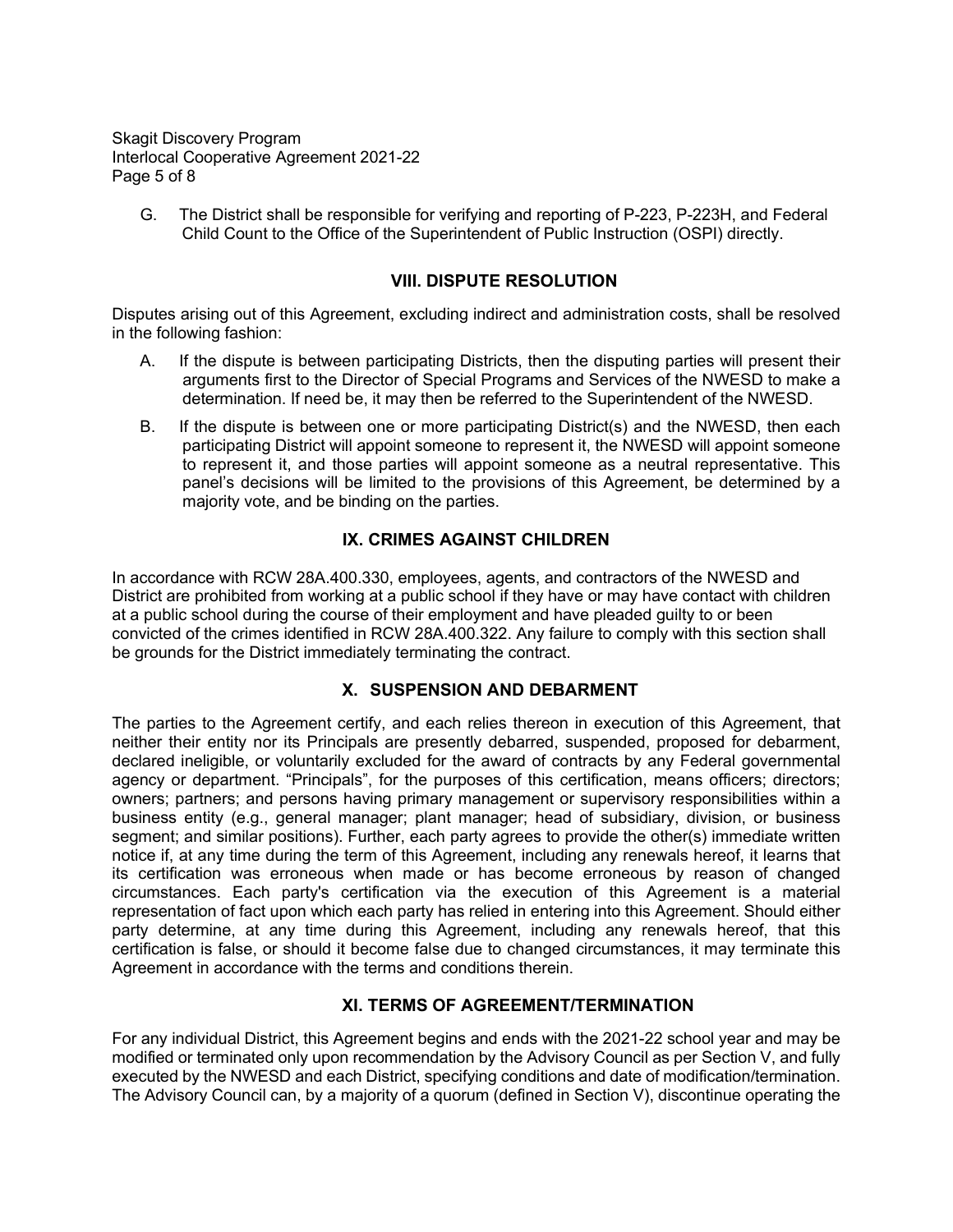Skagit Discovery Program Interlocal Cooperative Agreement 2021-22 Page 6 of 8

Program, with said discontinuance to be effective August 31<sup>st</sup> of the year of the decision; however, no termination decision can be made later than April 1<sup>st</sup> before the date of termination.

#### **XII. DISTRIBUTION OF ASSETS ON TERMINATION/DISSOLUTION**

The Program may receive gifts, cash, equipment, or services from any source contingent upon acceptance by the Advisory Council, consistent with the NWESD policy and procedures. All assets acquired by the NWESD and placed in service for the Program during this Agreement shall remain the property of the NWESD. Any asset acquired by a resident District and used in the Program, because a Program component is situated within the resident District, will remain the property of the individual District. Should the Program be dissolved, the NWESD shall prepare a list of all assets, including any fund balances, and make recommendations to the superintendents of member Districts for disbursement.

### **XIII. ASSIGNMENT/WAIVER/SEVERABILITY**

No rights or responsibilities required or authorized by this Agreement can be assigned by any party hereto unless otherwise allowed in this Agreement.

No provision of this Agreement, or the right to receive reasonable performance or any act called for by its terms, shall be deemed waived by a breach thereof as to a particular transaction or occurrence.

If any term or condition of this Agreement or application thereof to any person or circumstance is held invalid, such invalidity shall not affect other terms, conditions, or applications of this Agreement that can be given effect without the invalid term, condition, or application; to this end the terms and conditions of this Agreement are declared severable.

#### **XIV. INDEMNITY**

The NWESD shall defend, indemnify and hold harmless the District in full for any and all claims against the District or its employees, officials, or contractors which arise from the acts or omissions of the NWESD and its employees, officials, and contractors in the provision of the services under this Agreement. The District shall defend, indemnify, and hold harmless the NWESD in full for any and all claims against the NWESD or its employees, officials, or contractors which arise from the acts or omission of the District or its employees, officials, and contractors in the provision of the services under this Agreement.

### **XV. HEADINGS/SIGNATURES/APPROVAL**

The headings of each section of this Agreement are only provided for the aid to the reader. If there is any inconsistency between the heading and the context, the context will prevail.

By signing this Agreement, the parties acknowledge that they have read and understand this Agreement, including any supplements or attachments thereto, and do agree thereto in every particular. The parties further agree that this Agreement, together with any appendices, constitutes the entire Agreement between the parties and supersedes all communications, written or oral, heretofore related to the subject matter of this Agreement.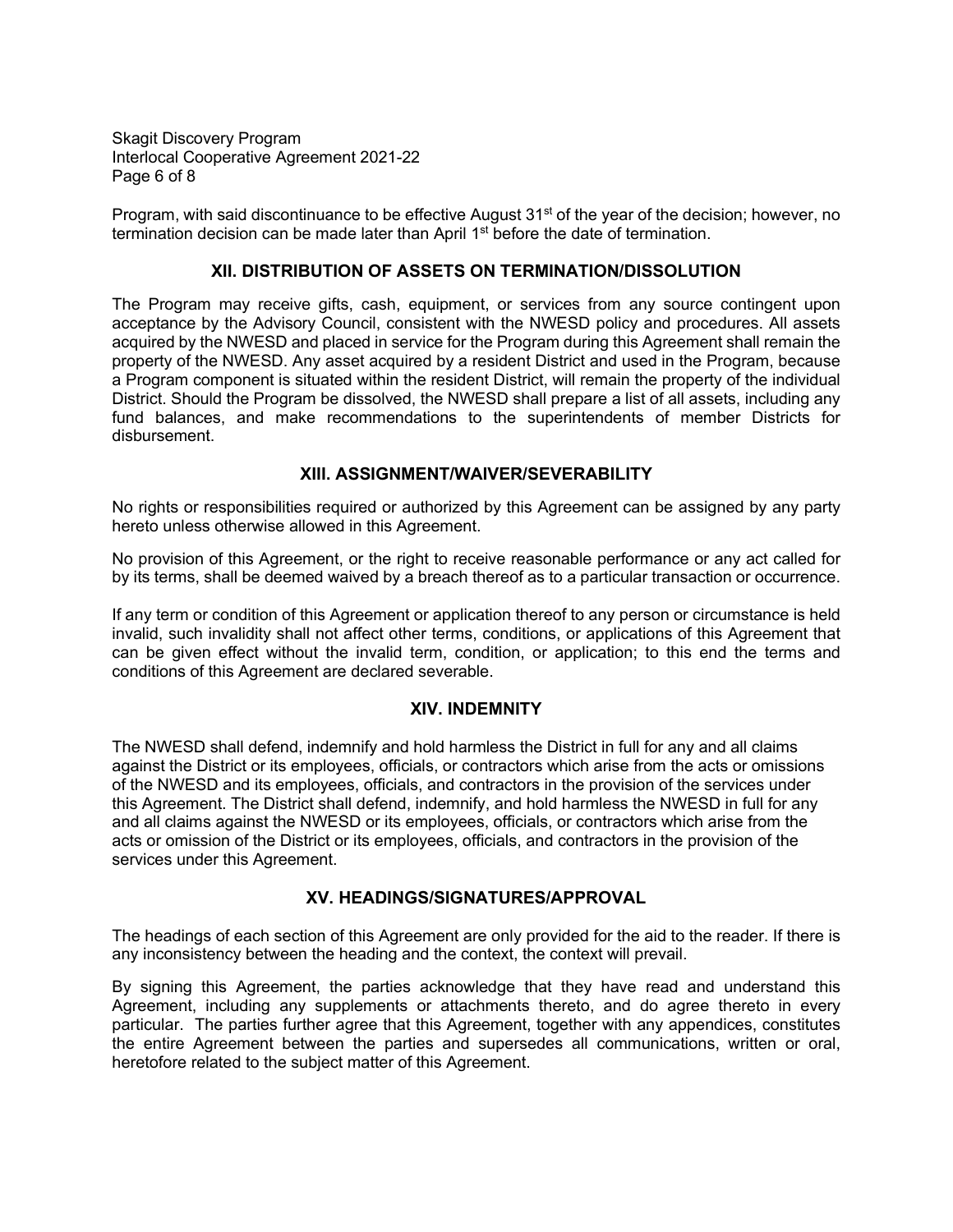Skagit Discovery Program Interlocal Cooperative Agreement 2021-22 Page 7 of 8

By signing below, each party affirms that this Agreement has been approved by his/her Board of Directors or he/she has been given authority by such Board to enter into this Agreement. If this approval is provided through a resolution, a copy of said resolution will be attached hereto.

| March 25, 2021                                                              | DS.  |                                       |                           |                        |
|-----------------------------------------------------------------------------|------|---------------------------------------|---------------------------|------------------------|
| <b>Board Approval Date</b>                                                  |      |                                       |                           |                        |
| <b>OR</b>                                                                   |      |                                       |                           |                        |
| Resolution number <sup>NA</sup><br>authority to sign Interlocal Agreements. |      | and date NA                           |                           | of board delegation of |
| E-SIGNED by Larry Francois<br>on 2021-03-26 17:34:12 GMT                    |      | on 2021-03-26 17:25:06 GMT            | E-SIGNED by Wayne Barrett |                        |
| Larry Francois, Superintendent                                              | Date | <b>School District Superintendent</b> |                           | Date                   |
| <b>Northwest Educational Service District 189</b>                           |      | Concrete                              |                           | <b>School District</b> |
| <b>Skagit County, Washington</b>                                            |      | Skagit                                | County, Washington        |                        |

*Reviewed by:*

*Program Director:*

*Program Manager:*

*Finance & Compliance:* 

 $\frac{4}{\sqrt{2}}$